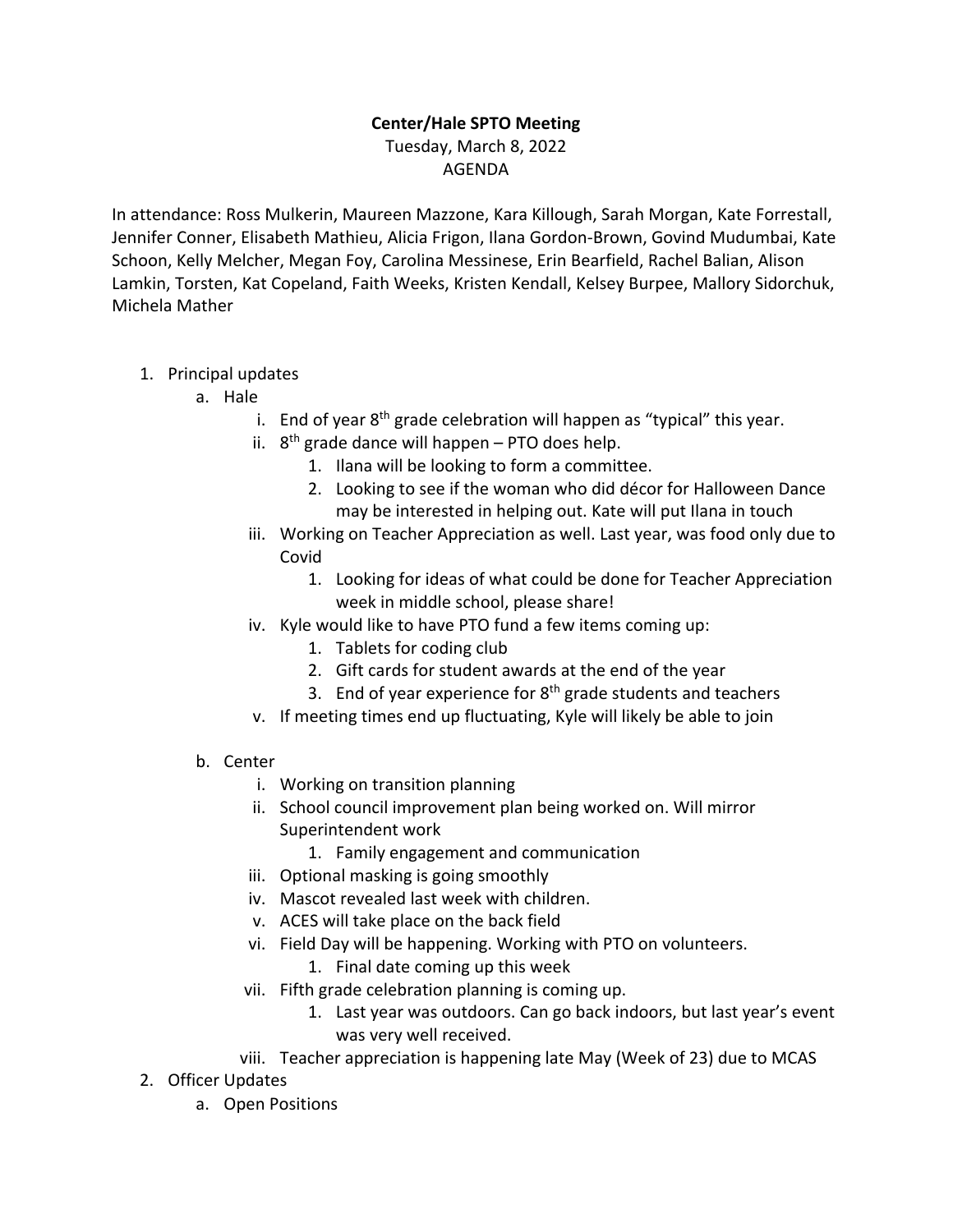- i. Michela Mather will email the SPTO, volunteered to take on Treasurer
- ii. Melissa Coffaro is working toward recruiting for people for her role.
- iii. Secretary role is also open if anyone is willing to step in.

## 3. Committee Updates

- a. Project Prep
	- i.
	- ii. Contact info to volunteer
	- iii. Jenny Wu normalcat42@gmail.com or (603)706-5750.
	- iv. Sign up link: https://signup.com/go/vaOeVJU
- b. STEAM
	- i. First event on Friday.
	- ii. Seven total events planned for the end of the spring
- c. Fundraising
	- i. Update on goals (as of  $2/17/2022$ )
		- 1. Center Goal \$20,000  $\rightarrow$  Goal surpassed! \$24,038.50, @120% of goal
			- a. NFF \$17,286.27 (86% of goal), more still coming in
			- b. Halloween Dance \$2,355.75 (12% of goal)
			- c. Family Photo Shoot (check not received yet) \$1,905 (10% of goal)
			- d. Charleston Wrap \$1,888.70 (9% of goal)
			- e. Sweet Tomatoes \$305 (2% of goal)
				- i. If we wanted to do monthly, could break it into days. Hale/Center nights?
				- ii. If anyone has more ideas on how to do this so it doesn't overwhelm the restaurant, email Maureen at Maureen.mazzone@gmail.com
			- f. Amazon Smile \$72.28 and Box Tops \$225.50 (1% of goal)
		- 2. Hale  $→$  \$3,194.31
			- a. NFF \$2,334.31, more still coming in
			- b. Family Photo Shoot (check not received yet) \$555
			- c. Sweet Tomatoes \$305
	- ii. Merchandise
		- 1. Center
			- a. Maureen to send out details for a Google Meet next Tuesday 3/15 to all those who signed up to help with apparel sales and fundraising team this year (others can send Maureen a note if they'd like to join, maureen.mazzone@gmail.com)
			- b. Free ACES shirts for all students (with new mascot!)
				- i. Working on cost to ensure we can afford to provide this
			- c. New mascot gear available on store website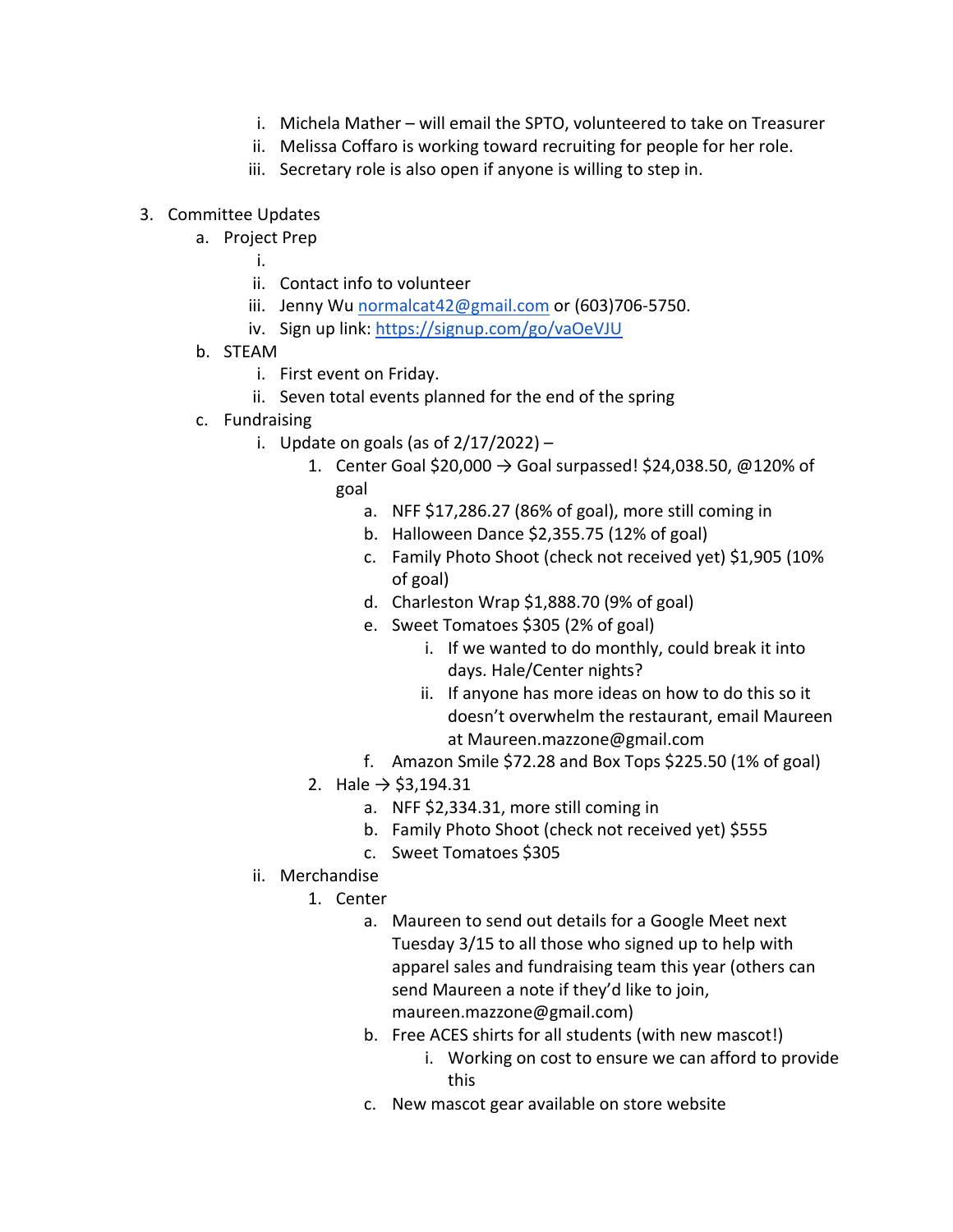- d. Items for sale at the end of year picnic
- e. Would like to have some portion of fundraising that automatically goes to a fund that allows the PTO to provide apparel for anyone that cannot afford to pay for it.
- 2. Hale
	- a. Optimum Sportswear provided sample site for Hale
	- b. Mr. Grady has suggested adding gym shorts and beanies
	- c. Would like to explore warm up suits for teams going forward because this option is not available in the current school "store"
- iii. Staff Appreciation Week
	- 1. Potted plant with support from The Botanary in progress
	- 2. Lunch / Breakfast donations in discussion
	- 3. Chalk purchased
	- 4. Budget last year we supplemented with an email blast requesting donations specific to staff appreciation, will we need to do this again?
- iv. Teacher Conferences
	- 1. Thanks to all who volunteered when we made a plea for last minute support!
	- 2. Most items were donated, minimal expenses to be submitted to Kyla for reimbursement
- v. Event we are co-hosting with district PTOs/PTA and SEPAC: Taking Care of Parents presentation on March 31 at 7pm via zoom
	- 1. Dr. Robin Batika
	- $2<sub>1</sub>$

## d. Social

- i. Talent Show Saturday, March 26
	- 1. Late notice, but had to get auditorium rebooked
	- 2. Sign-ups have already happened.
	- 3. Deadline is March 18
	- 4. Need volunteers to help with concessions, signage, DJ, etc.
	- 5. No focus this year for Fundraising. Do we have any ideas?
		- a. Set aside funds to provide school apparel for students who wouldn't be able to get otherwise.
		- b. Music teacher may also want Ukuleles for the classroom
	- 6. Ross will send out an email specific to Talent Show
- ii. SPTO Facebook Page Report: March 2022 Meeting
	- 1. **Number of Total Page Likes**: 495 (the number of people who attach their name to our page as a fan)
	- 2. **Number of Total Page Follows:** 512 (the number of people who choose to receive updates we post in their news feed)
		- a. *Likes are good. Follows are better.*
	- 3. **Number of Posts Since Jan 1, 2022**: 14
	- 4. **Average Post Reach Since Jan 1, 2022**: 362 (aka, the number of people who saw our post at least once)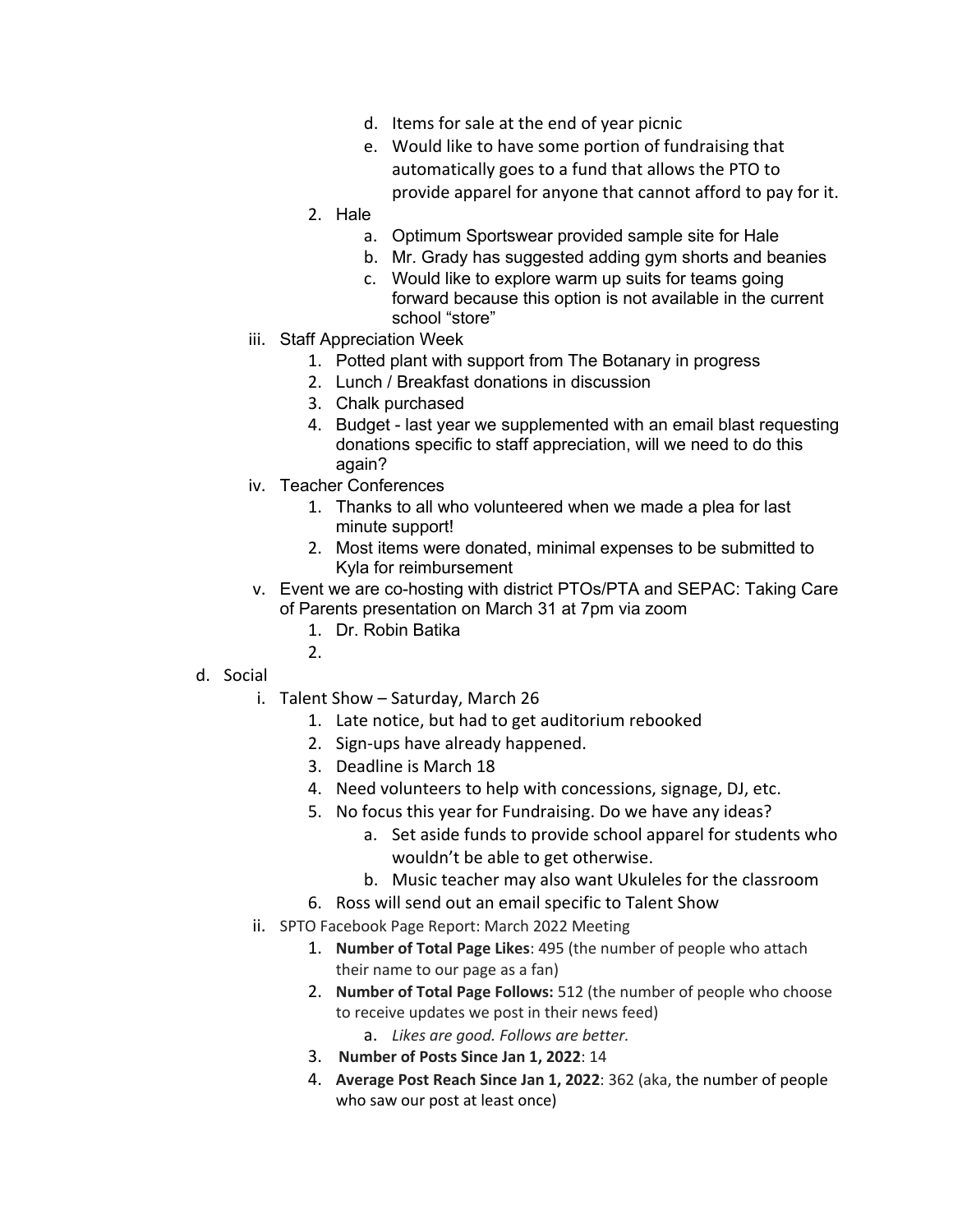- 5. **Post(s) with the Highest Reach in Feb/March:**
	- a. Initial Posting: Pizza Fundraiser (Feb  $17<sup>th</sup>$ : 595 people reached)
	- b. Center's Got Talent (March  $4<sup>th</sup>$ : 542 people reached)
	- c. Reminder: Pizza Fundraiser (Feb 24<sup>th</sup>: 533 people reached)
- 6. **Posts with the Lowest Reach in Feb/March:** any posts during February Break (0 people reached)
- 7. **Timing of posts:** We tend to post around 10 am ET and get the most views around 5pm ET
- 8. **Take-Aways:**
	- a. Posts with images get more eyes
	- b. Posts with images that convey information get more eyes (aka the Pizza Fundraiser). These posts get an average reach of 443 people, an average of 23 clicks on the post, and an average of 18 shares/comments/reactions
	- c. Posts meant to be generally useful ('things to do over Feb break') don't get views.
	- d. Sharing posts to relevant groups (ex: Super Stow Moms 411) help get views
- 9. **To consider**: do we want to allocate a small budget (\$15-\$20) to see if boosting posts creates more engagement?
- e. End-of-Year Picnic
	- i. Will have a bigger agenda in April with an all-call for volunteers
	- ii. Stow police will attend from 4:30 7:30 PM
- 4. New Business
	- a. Teacher Involvement
		- i. Do we want to have a working session with teachers to get some ideas on how best to engage with teachers
		- ii. Could we do a listening group twice a year with PTO Board to get information from the teachers
			- 1. Possibly do at the end of the year?
	- b. Amazon Wish Lists
		- i. Kara pulled together for the nurses request for clothes this week. It worked
		- ii. Has created wishlists for every teacher. Want to figure out if this is something that a teacher would want.
		- iii. There is an editing link and a buying link.
		- iv. Would be added to the room parent guide
		- v. Another item to talk with the teacher group
		- vi. Kara will work with Ross and Kyle to start next phase of discussion of how we may set this up.
	- c. Need a new accountant/CPA to do our tax filings
		- i. Elisabeth will talk to a non-profit bookkeeper to see if she knows anyone
	- d. New meeting time next month, 8pm. Consider rotating lunch and evening time meetings?